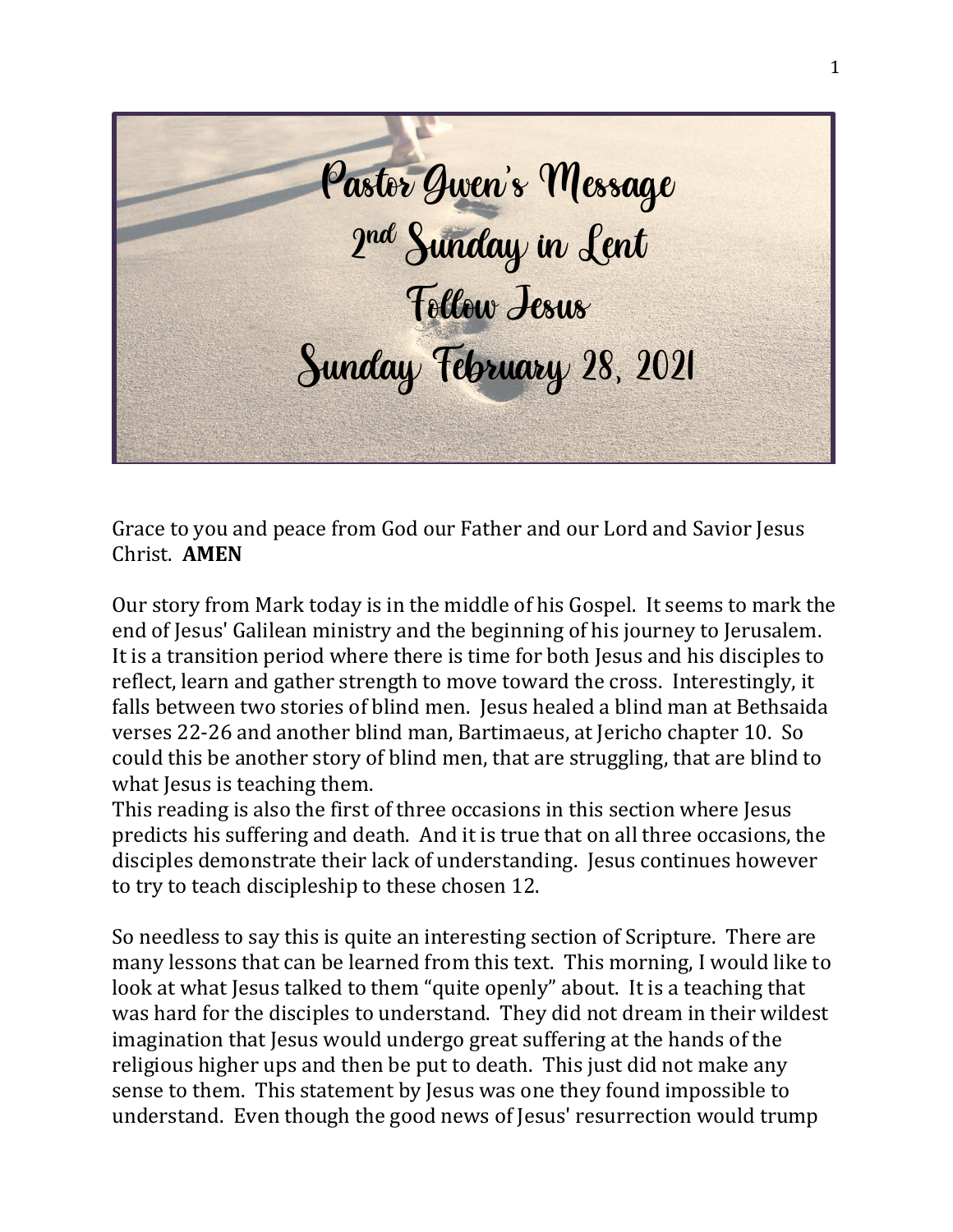the bad news of his death, the disciples could not believe what they were hearing.

Not only would this announcement change everything, but also even the place they were going would be significant. Their journey would take them from Caesarea Philippi in the north, south to Jerusalem, the center of the opposition to Jesus and the place where He would die. It was time to reflect on their ministry in the region of Galilee and a time to seriously come to terms with their faith in Jesus and begin to understand that He is walking toward his death. You might say that it is a time when they are moving away from what they know, from what they are comfortable with, to a time and place of uncertainty. It will be a change for the disciples and Jesus is calling them to go with Him, to walk with Him toward his death.

And guess who jumps in to dispute this transition. Good old impulsive Peter. The bold disciple that just confirmed in Scripture a few verses prior to our reading that Jesus is the Messiah, the true Christ. Now Peter stands before his Lord and Savior and rebukes him. Wow, if that isn't gutsy, I don't know what is. How bold of Peter to try to change Jesus' mind just because it is not the plan that Peter wants Him to follow. And we hear that Jesus will have none of it. Jesus actually calls Peter a name. "Satan"

Peter really stuck out his neck when he admitted that Jesus was the Messiah and he does it again, but this time, he gets cut off. Peter goes from star pupil to dunce in a few short verses. In a blink of an eye, Peter is called Satan and I would guess that he must be very confused. But Jesus' response is quite clear when he continues by telling Peter to get behind him. You see Peter was trying to lead Jesus in a different direction and Jesus knew what he had to do and what was going to happen. He could not let Peter take the lead. It is clear from Jesus' statement, "Get behind me, Satan!" that the disciples, Peter included, belong behind Jesus. They are to follow, not lead. From the day that Jesus selected his disciples, they were called to follow Him. Certainly, it was not the case, the other way around. Disciples follow their leader and Jesus was the leader.

As the reading continues, Jesus explains not only to the disciples but now to the crowds, that "Whoever wants to come after me, let him deny himself, and take up his cross, and follow me." Yes, discipleship involves self-denial and cross bearing. It was a fact that many that followed Jesus, did bear crosses and actually lost their lives. So Jesus again spoke very opening and straight to the matter. He was not mincing words and talking in parables as He so often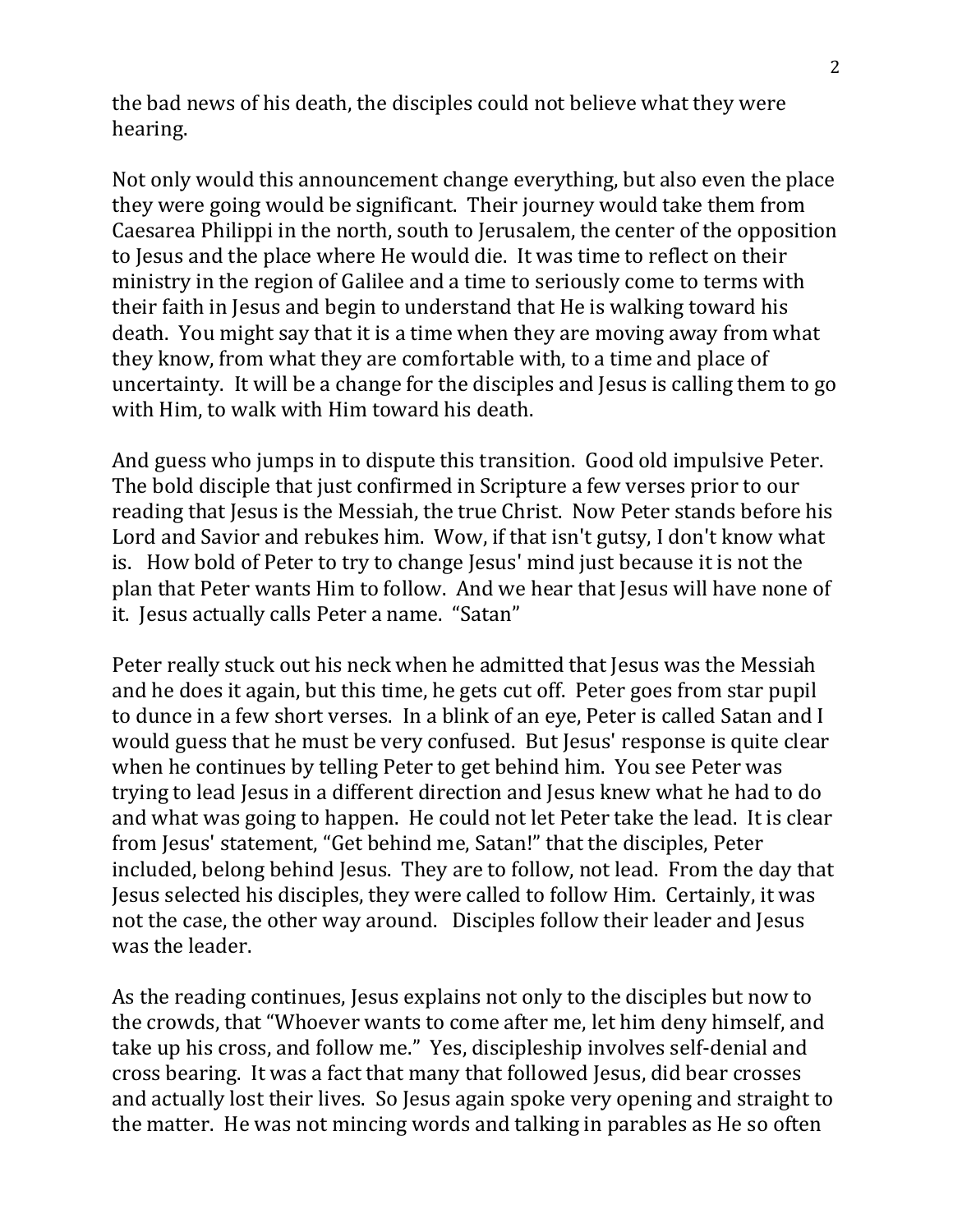did. It should have been clear to all that discipleship meant following Jesus, coming after him and denying them selves.

I read a good analogy this week that of course was right up my alley or should I say, down the base line. You do know that the Brewers full squad came together on Tuesday last week. Spring training in full force. And the coaches were ready with open arms to have the team back in training. Most coaches will tell you that games are won not just on the playing field, but also on the practice field. For a team to be a winner on game day, there is a lot of hard work that goes into preparation. Whether it is on the practice field, in the batting cages, or in the weight room, building up for the season is a necessity. Athletes must first push themselves to get in shape and practice fundamentals. It is often times a grueling conditioning, painful but hopefully productive when the umpire says, "Play Ball". I sure do hope that the Brewers are working hard to get in shape to have a successful season this year.

And so it is in the spiritual realm as well. Spiritual discipline begets spiritual victory. Discipleship takes work. It takes a concerted effort to follow Jesus; to learn His way, to follow His teachings and to believe that Jesus is the Christ, the Messiah that Israel had long waited for.

So will you make an effort to follow Jesus? Know that it will not always be easy. Following isn't about just being nice or good or a decent person. It is following a divine plan, not a human one. That is what Jesus was telling Peter. Follow me, He was saying. Follow me and not the way of the world, not Satan's plan.

And what does it look like to deny one's self? It has to do with your will. It has to do with the controlling factor in your life. Is it your will or the will of Jesus that leads you? Jesus, of course, wants us to deny our self and follow him. We are called to put Jesus first, but the world calls us to be egocentric and sees self-denial as a fault that will not lead to fulfillment. The call to deny our selves is a call to step out of our self-obsessed lives and redirect our attention to Jesus. From there, we can take up our cross.

As we take up our cross, we remember that Jesus took up His cross for our sake. He died on that cross, a horrible death to save us from our sins. He is not asking us to do the same but rather Jesus is asking us to make a conscious choice to live and act in ways that share in the suffering of our neighbors. Deny yourself so that you can see the neighbor's cry for help and see the need of people around you and act faithfully to serve them by sharing in their